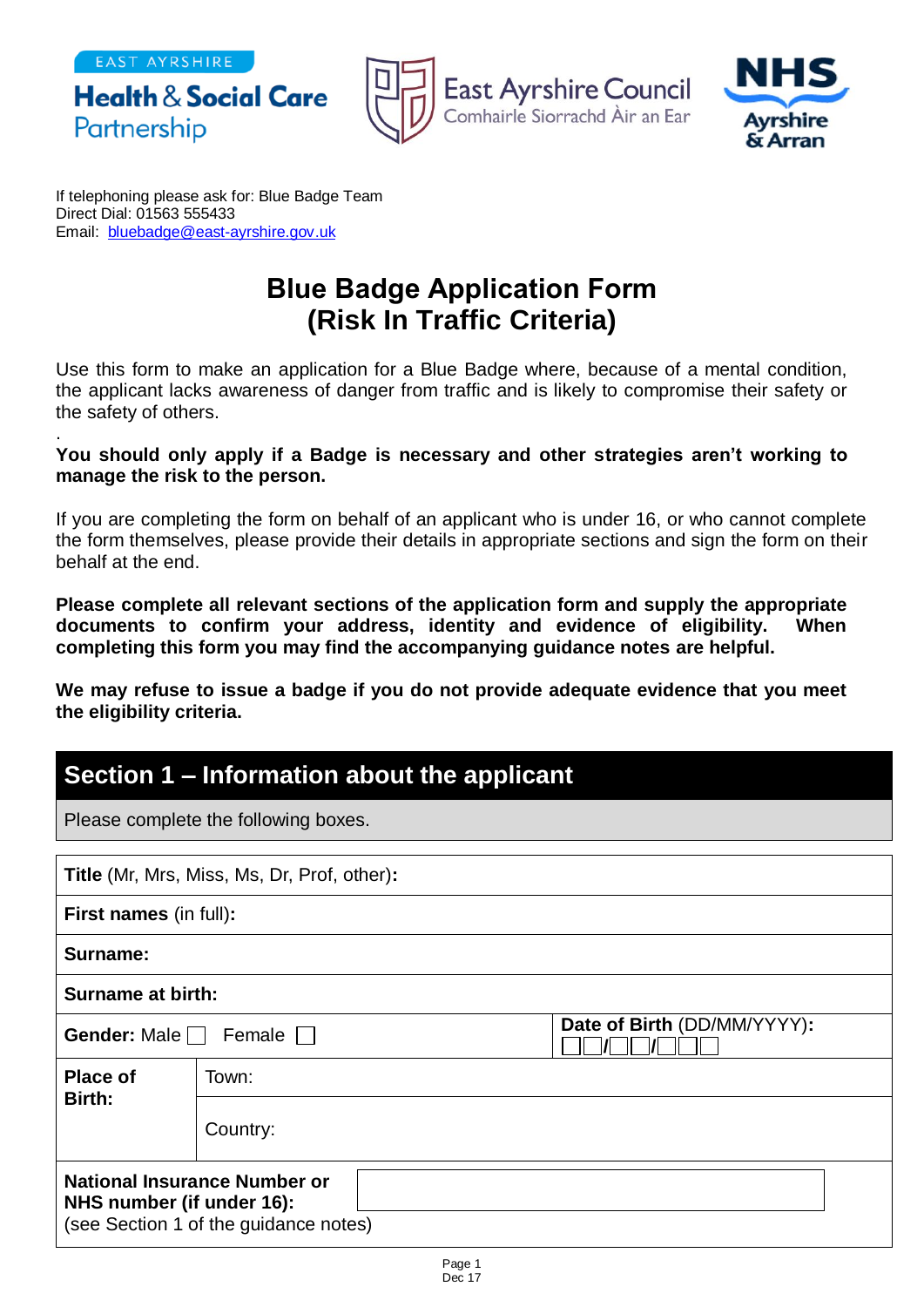|                                                         | Address:          |
|---------------------------------------------------------|-------------------|
|                                                         | Town:             |
| <b>Current</b><br>address and                           | Postcode:         |
| contact<br>details:                                     | Home telephone:   |
|                                                         | Mobile telephone: |
|                                                         | Email address:    |
| Previous address, if different in the last three years: |                   |
| Postcode:                                               |                   |

| <b>School</b>                                                     | Name:                                       |
|-------------------------------------------------------------------|---------------------------------------------|
| details (if<br>applicant                                          | Address:                                    |
| under $16$ :                                                      | Contact telephone:                          |
| If you now<br>hold, or have<br>ever held, a<br><b>Blue Badge:</b> | Local authority that issued the last badge: |
|                                                                   | Serial number of the last badge:            |
|                                                                   | Expiry date of the last badge:              |

### **Proof of your address, dated within the last 12 months:**

We need to check that you are a resident in this local authority area before we can process your application. Please select one of the following options and provide original documentation where relevant:

| Or: |  | $\Box$ I have enclosed a Council Tax bill bearing my name and address, dated within<br>$\Box$ the last 12 months. |
|-----|--|-------------------------------------------------------------------------------------------------------------------|
|-----|--|-------------------------------------------------------------------------------------------------------------------|

| Or: | $\Box$ I do not pay Council Tax, am over the age of 16 and give consent to the local |
|-----|--------------------------------------------------------------------------------------|
|     | $\Box$ authority to check my address on the electoral register.                      |

| Or: |  | $\Box$ I am applying on behalf of an applicant who does not pay Council Tax and is under<br>the age of 16. I give my consent to the local authority to check school records to<br>confirm their address. |
|-----|--|----------------------------------------------------------------------------------------------------------------------------------------------------------------------------------------------------------|
|-----|--|----------------------------------------------------------------------------------------------------------------------------------------------------------------------------------------------------------|

#### **Proof of your identity:**

We need to check your identity to reduce the risk of fraud. You must attach a certified photocopy of **one** of the following as proof of your identity:

- Passport
- Birth or adoption certificate
- Marriage or divorce certificate
- Civil Partnership or dissolution of Civil Partnership certificate

To get a photocopy certified, you should get someone other than a family member, who's known you for at least two years and who is over 18, to write on the photocopy that it's a true likeness of the original. They should print their name, occupation and contact details alongside this statement.

### **Photographs:**

You will need to enclose a recent (not older than 12 months) colour passport-sized photograph of the applicant. The photograph needs to show the applicant's full face so that the holder can be easily identified. No one else should be in the photograph. The photograph will be placed on the back of the badge and will not be visible when the badge is being displayed in the vehicle. Please ensure that the applicant's name is on the back of the photograph.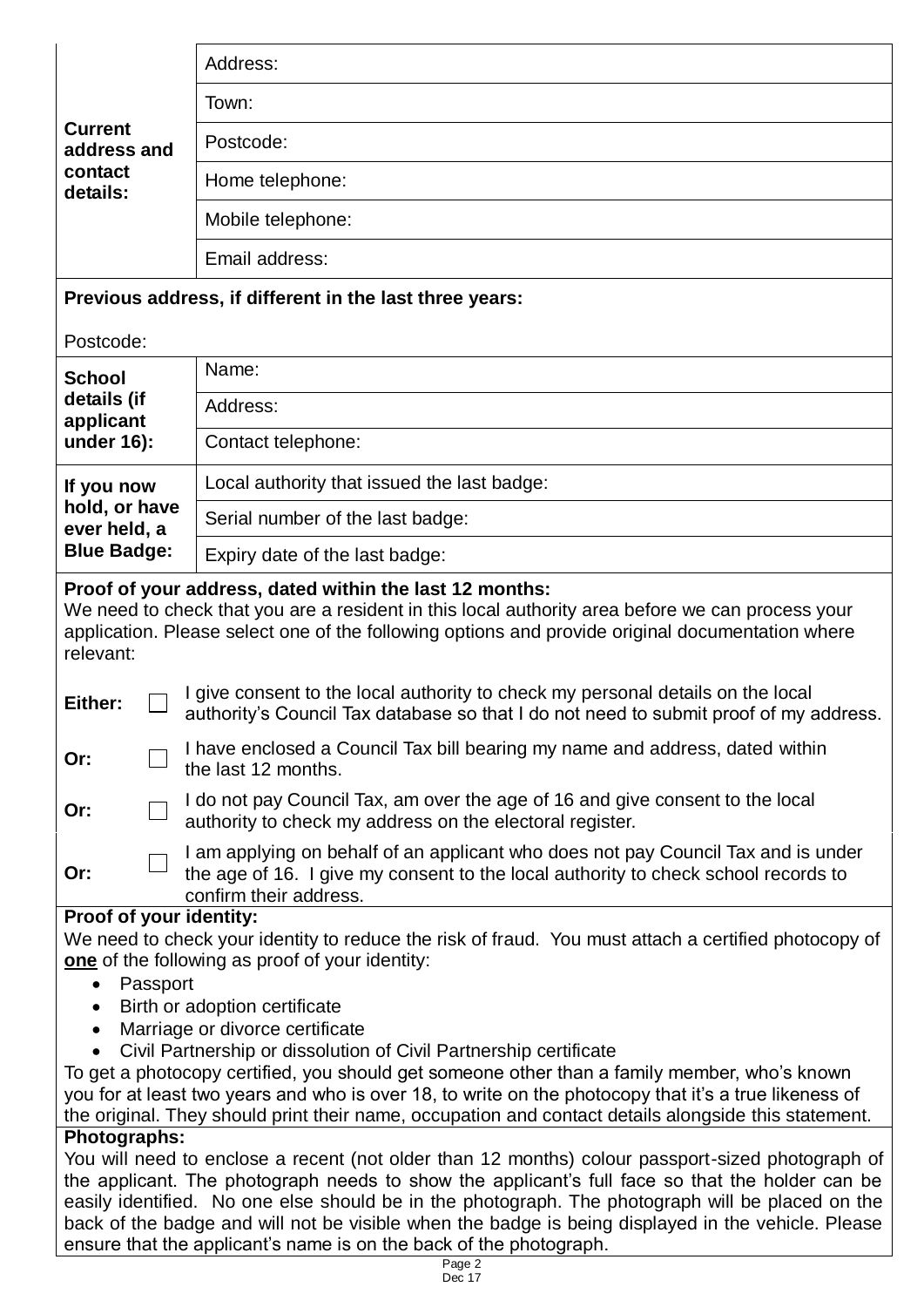## **Badge issue fee:**

£20.00 payment will only be taken if your application for a Blue Badge is successful. You will only be issued with a Blue Badge once your payment has been received. You can pay for the badge on collection or by debit card via the telephone if you wish your badge posted to you.

| Please nominate the vehicle registration<br>number(s) for the main vehicles in |  |  |
|--------------------------------------------------------------------------------|--|--|
| which you intend to use the Blue Badge:                                        |  |  |
| Up to three registration numbers should                                        |  |  |
| be nominated, but please remember that                                         |  |  |
| other vehicles can be used).                                                   |  |  |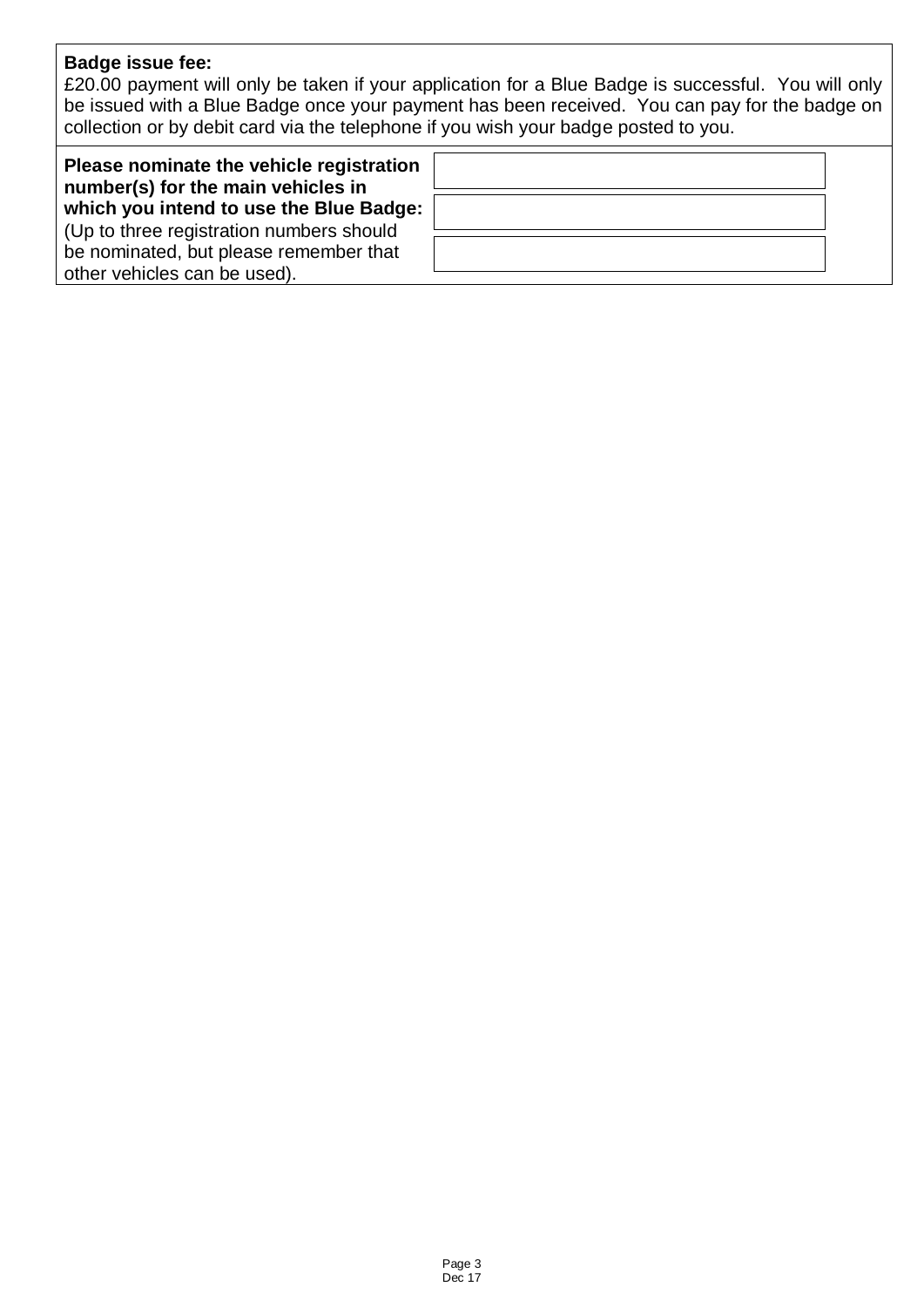## **Section 2 – Checking the applicant meets the qualifying criteria**

Please complete all the following sections.

## **Your diagnosis**

 $\Box$ 

 $\Box$ 

To be eligible, you must have a diagnosed mental health, cognitive or behavioural condition. This includes any mental health problem, personality disorder or learning disability, however caused or manifested. Examples are dementia, autism or Down's Syndrome.

**What is the condition you have been diagnosed with?** 

**Proof must be provided from a healthcare professional that you have been diagnosed with this condition. You should attach a letter confirming the diagnosis to this form unless you are re-applying for a Badge on the basis of the same diagnosis, and the condition is not going to improve, in which case you don't need to send in another letter.**

## **Receiving social security benefits**

To be eligible, you need to receive one of the following social security benefits, at the specified rates.

**Tick the box next to the benefit you currently receive.**

 You get the higher rate of the care component of the Disability Living Allowance  $\perp$ 

 $\Box$ You get the middle rate of the care component of the Disability Living Allowance

 $\Box$ You get the higher rate of Attendance Allowance

 $\overline{\phantom{a}}$ You get the lower rate of Attendance Allowance

You get Personal Independence Payment and have been awarded a total of at least 12 points in respect of the following:

- section 7 (communicating verbally)
- section 8 (reading and understanding signs, symbols and words)
- section 9 (engaging with other people face-to-face)

You get Personal Independence Payment and have been awarded a total of at least 8 points in respect of the following:

- section 7 (communicating verbally)
- section 8 (reading and understanding signs, symbols and words)
- section 9 (engaging with other people face-to-face)

**You must enclose an original letter of entitlement to this benefit dated within the last 12 months. If you're enclosing a Personal Independence Payment letter of entitlement, you have to enclose a letter showing the breakdown of points you receive. We may also check that you are in receipt of this award with the Department for Work and Pensions.**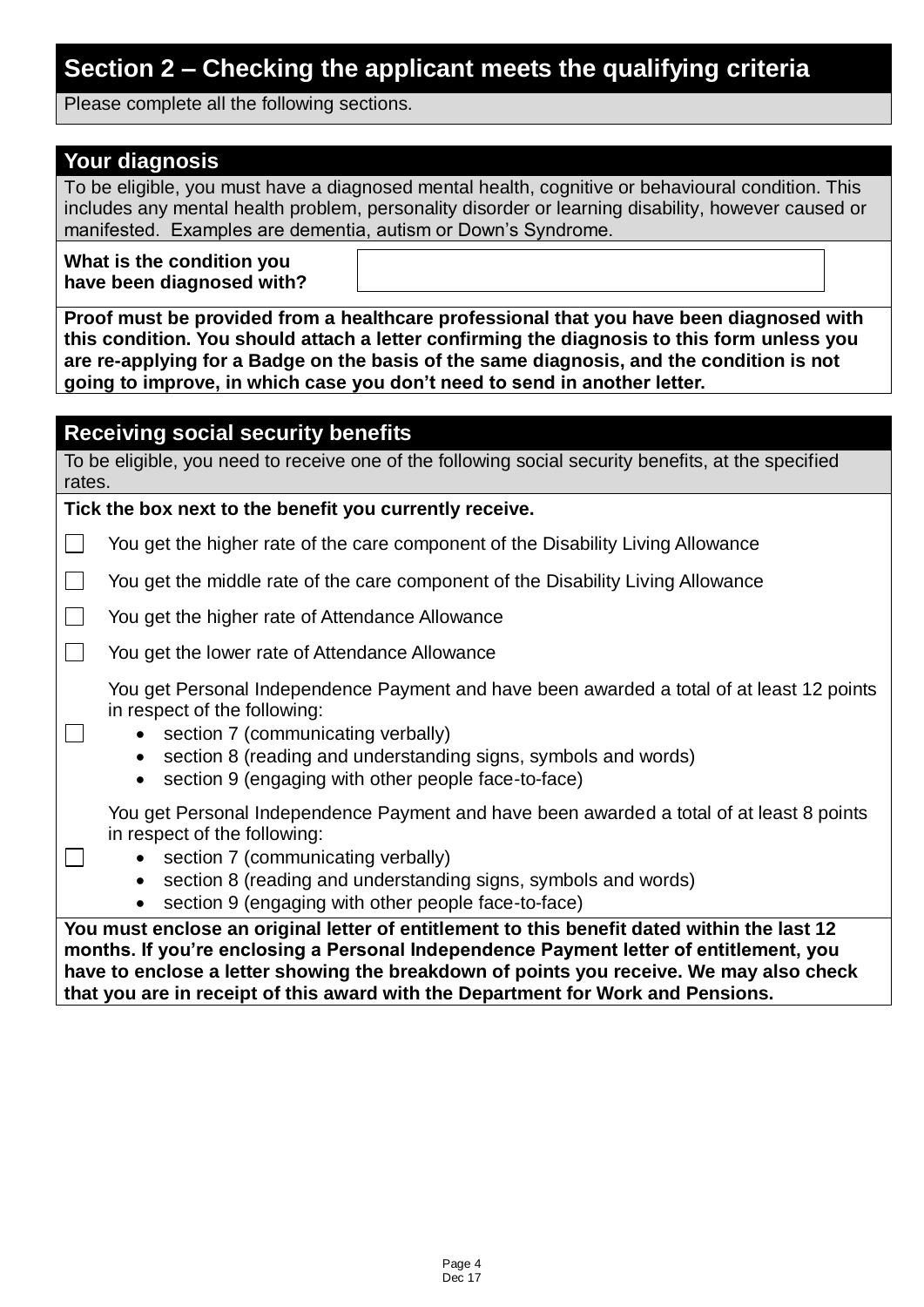## **Background to your condition and why you require a badge**

Providing information about your condition will help the local authority make a full assessment of your application.

### **Please describe:**

 $\overline{1}$ 

- Any courses of treatment you have undergone or specialist clinics you have attended in relation to the condition you have mentioned above.
- Please state when you underwent any relevant treatment or attended specialist clinics.

| Courses of treatment / specialist clinics attended: | Dates you received this treatment: |
|-----------------------------------------------------|------------------------------------|
|                                                     |                                    |
|                                                     |                                    |
|                                                     |                                    |
|                                                     |                                    |
|                                                     |                                    |

| What medication do you currently take in relation to the condition you described above? |               |                  |  |
|-----------------------------------------------------------------------------------------|---------------|------------------|--|
| <b>Medication</b>                                                                       | <b>Dosage</b> | <b>Frequency</b> |  |
|                                                                                         |               |                  |  |
|                                                                                         |               |                  |  |
|                                                                                         |               |                  |  |
|                                                                                         |               |                  |  |

| Why do you require a Blue Badge? How is a Blue Badge going to help you? Please describe<br>what benefit you seek to get from having a Badge. You may want to give examples. |
|-----------------------------------------------------------------------------------------------------------------------------------------------------------------------------|
|                                                                                                                                                                             |
|                                                                                                                                                                             |
|                                                                                                                                                                             |
|                                                                                                                                                                             |
|                                                                                                                                                                             |
|                                                                                                                                                                             |
|                                                                                                                                                                             |
| Do you anticipate that your condition will improve in the next three years?                                                                                                 |
| Don't know:    <br>Yes: $\vert \ \vert$<br>$No: \vert \ \ \vert$                                                                                                            |
| If you ticked yes, please describe how much you expect your condition to improve.                                                                                           |
|                                                                                                                                                                             |
|                                                                                                                                                                             |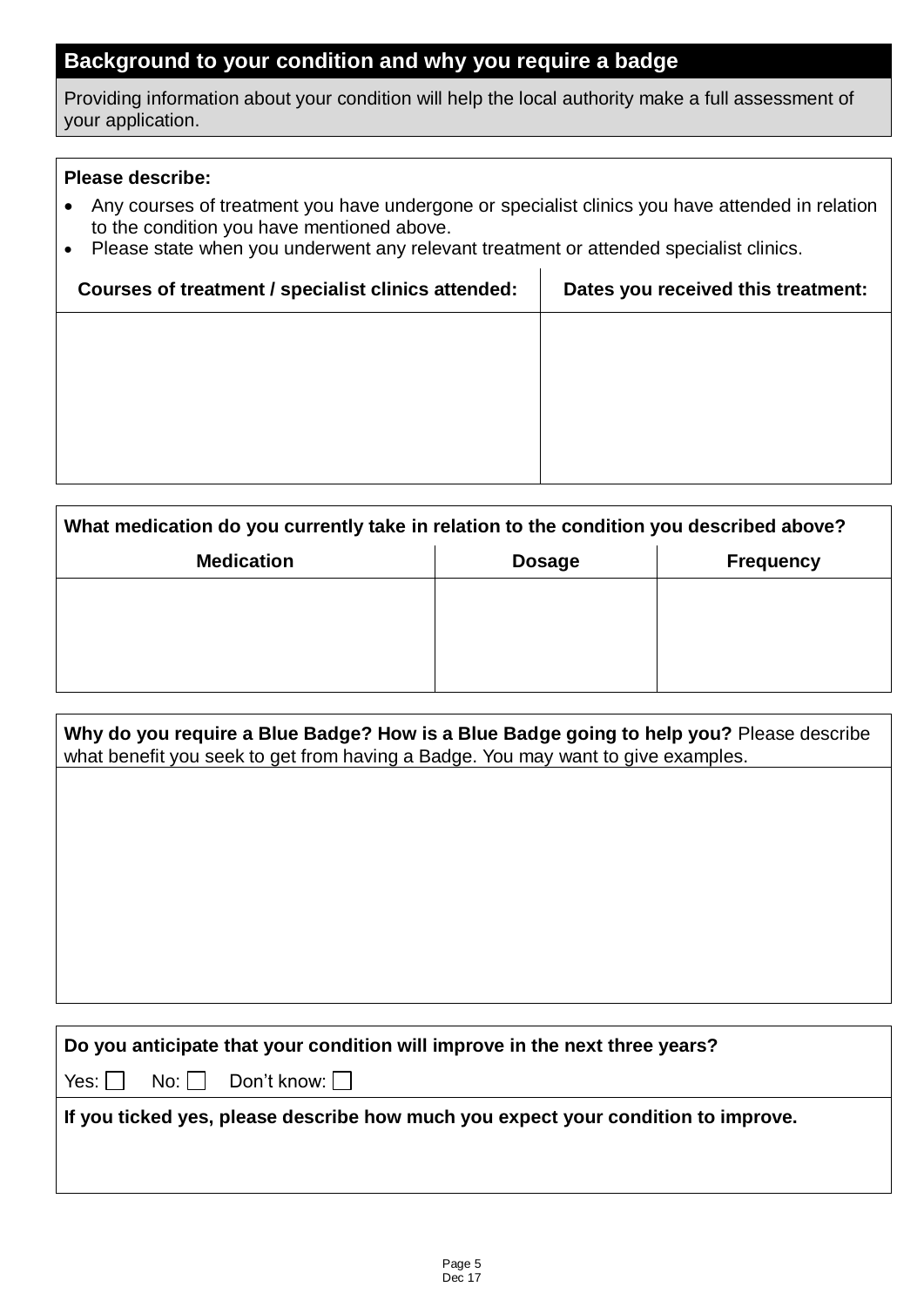## **Section 3 – Countersignatory questionnaire**

These questions are intended for a healthcare or social work or teaching professional who has seen the applicant at some time over the last 12 months and who is not the applicant's GP.

You should therefore pass this part onto a healthcare or social work professional, who should complete the questions, **providing examples to support their answers**, and then sign this section.

|                         | Name                        |
|-------------------------|-----------------------------|
|                         | Job title:                  |
| Professional<br>contact | <b>Registration number:</b> |
| details:                | Organisation:               |
|                         | Work telephone:             |
|                         | Email address:              |

The purpose of this questionnaire is to gather information about whether the applicant meets the Blue Badge criteria **of being someone who, because of a diagnosed mental disorder within the meaning of the Mental Health (Care and Treatment) (Scotland) Act 2003, lacks awareness of danger from traffic and is likely to compromise their safety, or that of others.**

**Can the applicant follow the route of a familiar journey on their own?** 

 $Yes: \Box \quad No: \Box \quad Sometimes: \Box$ 

Please explain your answer with reference to examples. In particular, if the answer is no, does the applicant show any evidence of being able to learn this?

# **Can the applicant follow the basic instructions such as "slow down", "stay here" or "stop"?**   $Yes: \Box \quad No: \Box \quad Sometimes: \Box$ Please explain your answer with reference to examples. In particular, please indicate how the applicant responds when given such instructions.

### **Has the applicant put themselves at risk as a result of being unaware of the dangers from traffic?**   $Yes: \Box \quad No: \Box \quad Sometimes: \Box$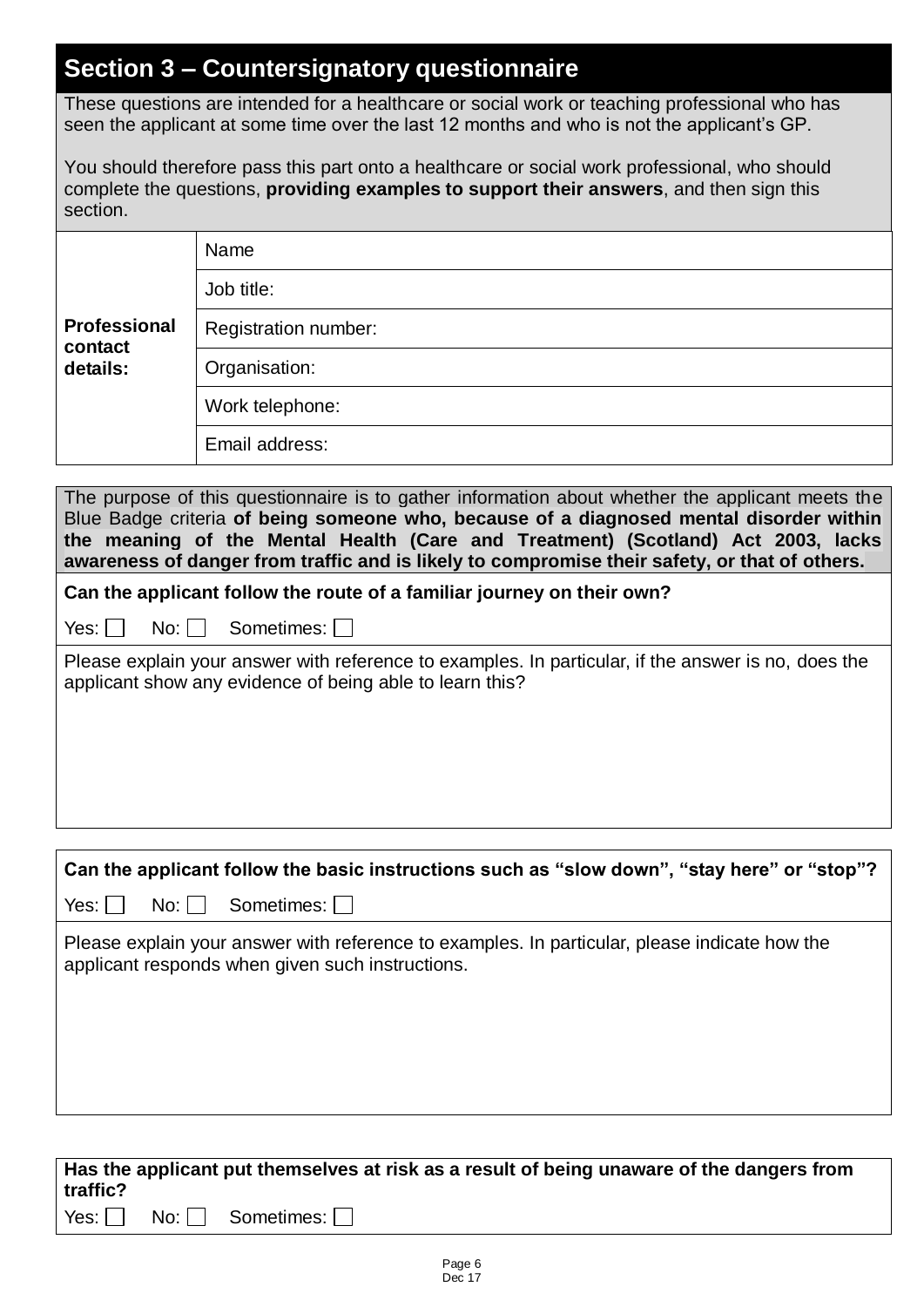| Please explain your answer with reference to examples. In particular, if the answer is yes, please<br>give an example of what has happened.                                                                        |
|--------------------------------------------------------------------------------------------------------------------------------------------------------------------------------------------------------------------|
|                                                                                                                                                                                                                    |
| Does the applicant require continual supervision while travelling in the community (and in<br>the case of children, over and above that normally required for children of that age)?                               |
| Sometimes: I<br>Yes: 1<br>No:                                                                                                                                                                                      |
| Please explain your answer with reference to examples. In particular, if the answer is yes, please<br>give an example of what has happened when the applicant did not receive this supervision?                    |
|                                                                                                                                                                                                                    |
|                                                                                                                                                                                                                    |
| Can the applicant deal with unexpected changes in their journey?                                                                                                                                                   |
| Sometimes:<br>Yes: $\vert$ $\vert$<br>$No:$ $\vert \ \vert$                                                                                                                                                        |
| Please explain your answer with reference to examples. In particular, if the answer is no, please<br>describe any behaviours that are putting the applicant or others at risk as a result of unexpected<br>change. |
|                                                                                                                                                                                                                    |
|                                                                                                                                                                                                                    |
| Does the applicant wander off when exiting a vehicle, causing danger to themselves or<br>others?                                                                                                                   |
| Sometimes:<br>Yes: $\vert \ \vert$<br>$No:$                                                                                                                                                                        |
| Please explain your answer. In particular, if the answer is yes, please give an example of what has<br>happened.                                                                                                   |
|                                                                                                                                                                                                                    |
|                                                                                                                                                                                                                    |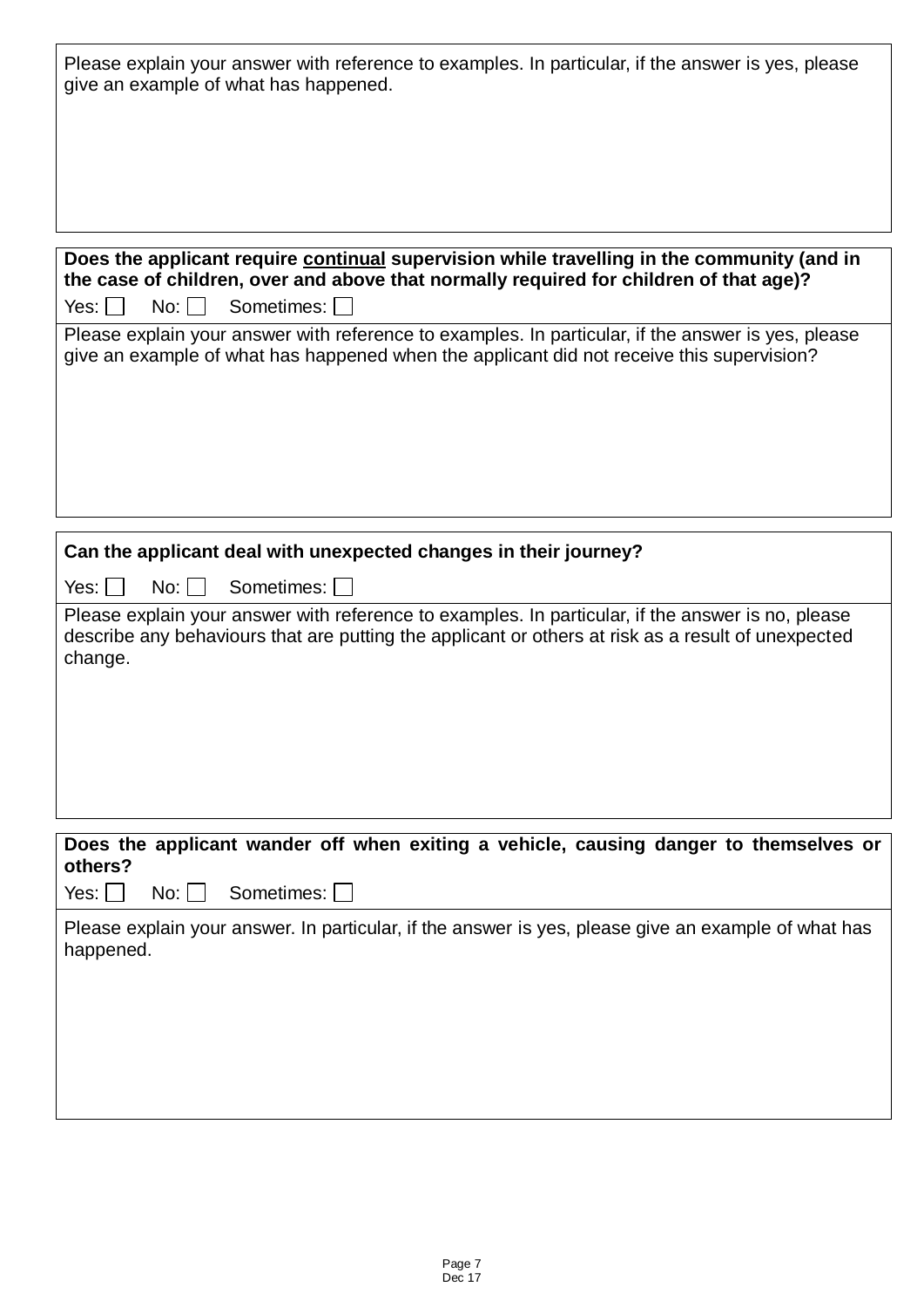| If the applicant is a child, has an NHS buggy been provided?                                                                                                                                                                                       |                                                                                 |  |  |  |  |  |
|----------------------------------------------------------------------------------------------------------------------------------------------------------------------------------------------------------------------------------------------------|---------------------------------------------------------------------------------|--|--|--|--|--|
| Yes: $\vert \ \vert$<br>$No:$ $ $ $ $                                                                                                                                                                                                              | Not applicable: $\Box$                                                          |  |  |  |  |  |
| If the answer is yes, please give the reasons for receiving it. In particular, was it provided for<br>difficulties in keeping the child safe?                                                                                                      |                                                                                 |  |  |  |  |  |
|                                                                                                                                                                                                                                                    | What coping strategies are currently in place to ensure the applicant's safety? |  |  |  |  |  |
| Please explain your answer.                                                                                                                                                                                                                        |                                                                                 |  |  |  |  |  |
|                                                                                                                                                                                                                                                    |                                                                                 |  |  |  |  |  |
| In your professional opinion, having considered the actual risk to this individual applicant,<br>not the potential risk associated with the condition, does the applicant regularly place<br>themselves or others in danger?<br>Yes: $\Box$<br>No: |                                                                                 |  |  |  |  |  |
| Please explain your answer, and provide any other information that might be useful, including if you<br>think the risk will reduce over time.                                                                                                      |                                                                                 |  |  |  |  |  |
|                                                                                                                                                                                                                                                    |                                                                                 |  |  |  |  |  |
| Your<br>signature:                                                                                                                                                                                                                                 |                                                                                 |  |  |  |  |  |
| Date of<br>signature:                                                                                                                                                                                                                              | $(DD/MM/YYYY): \Box \Box / \Box \Box / \Box \Box \Box$                          |  |  |  |  |  |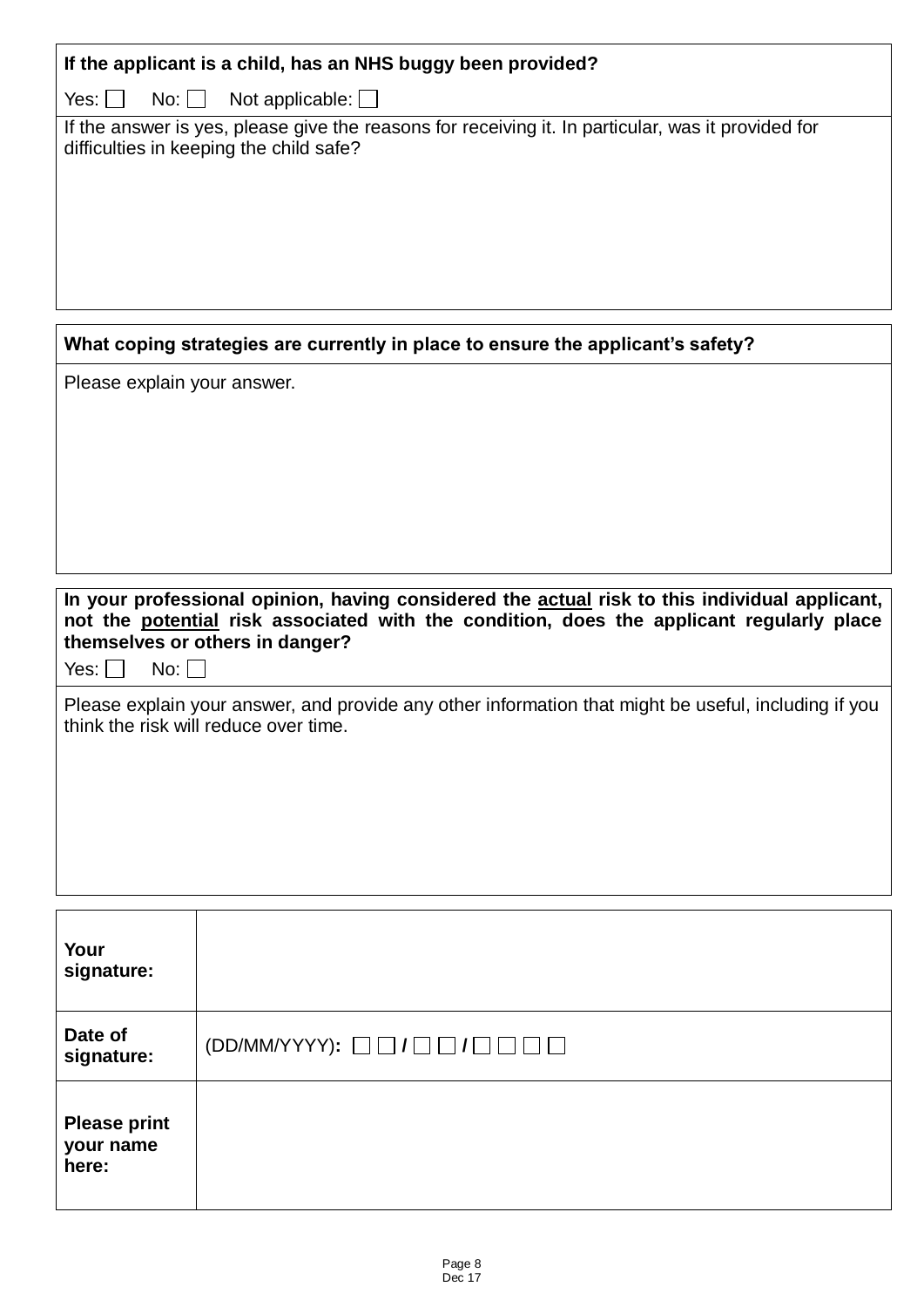## **Section 4 – Declarations and signatures**

- Please read the following declarations carefully.
- Please tick all relevant boxes to indicate that you have read and understood each declaration.
- Not ticking one of these declarations may mean we are unable to issue you with a Blue Badge.
- Providing fraudulent information may result in prosecution.

If you don't provide us with the information on this form we won't be able to verify your eligibility. All information relating to this application will be handled in line with data protection laws. The data controller is [insert details] and you can contact our data protection officer at [insert details].

All documents relating to this application will be dealt with in line with the General Data Protection Regulation and the Data Protection Act 2018 and may be shared within the local authority, with other local authorities, Police Scotland, parking enforcement officers and other Government agencies to detect and prevent fraud. Any medical information that you have supplied to support this application is deemed, under the General Data Protection Regulation, to be "special category data" and will only be disclosed to third parties as necessary for the operation and administration of the Blue Badge scheme, and to other Government Departments or agencies, to validate proof of entitlement or as otherwise required by law.

### **Declarations to be completed by all applicants**

- I confirm that, as far as I know, the details I have provided are complete and accurate. I realise  $\Box$ that you may take action against me if I have provided false information in this application form.
- I understand that I must promptly inform my local authority of any changes that may affect my  $\Box$ entitlement to a badge.
- $\Box$  I confirm that the photographs I have submitted with my application are a true likeness.

I understand that, if my application is successful, I must not allow any other person to use the badge for their benefit and that I must only use the badge in accordance with the rules of the  $\Box$ scheme as set out in the "Blue Badge scheme: Rights and Responsibilities in Scotland" leaflet which will be sent to me with the badge.

- $\Box$  I understand that I must not hold more than one valid Blue Badge at any time.
- I understand that the local authority may need to contact the NHS, school or social care  $\Box$  services for the purpose of obtaining further information in support of my application and consent to disclosure of such information.

I understand that I may be required to undertake an assessment with a healthcare professional  $\Box$  who is independent of my existing care and treatment in order to determine my eligibility for a Blue Badge.

### **Optional declarations about using your information**

We use your information to administer the Blue Badge scheme. Please read and tick the following optional declarations that you consent to. Ticking these boxes will help to improve the service we can offer you.

I agree to the disclosure of the information included in this form to other local authority  $\Box$  departments/service providers so that I can be informed about other local authority services that may be of benefit to me.